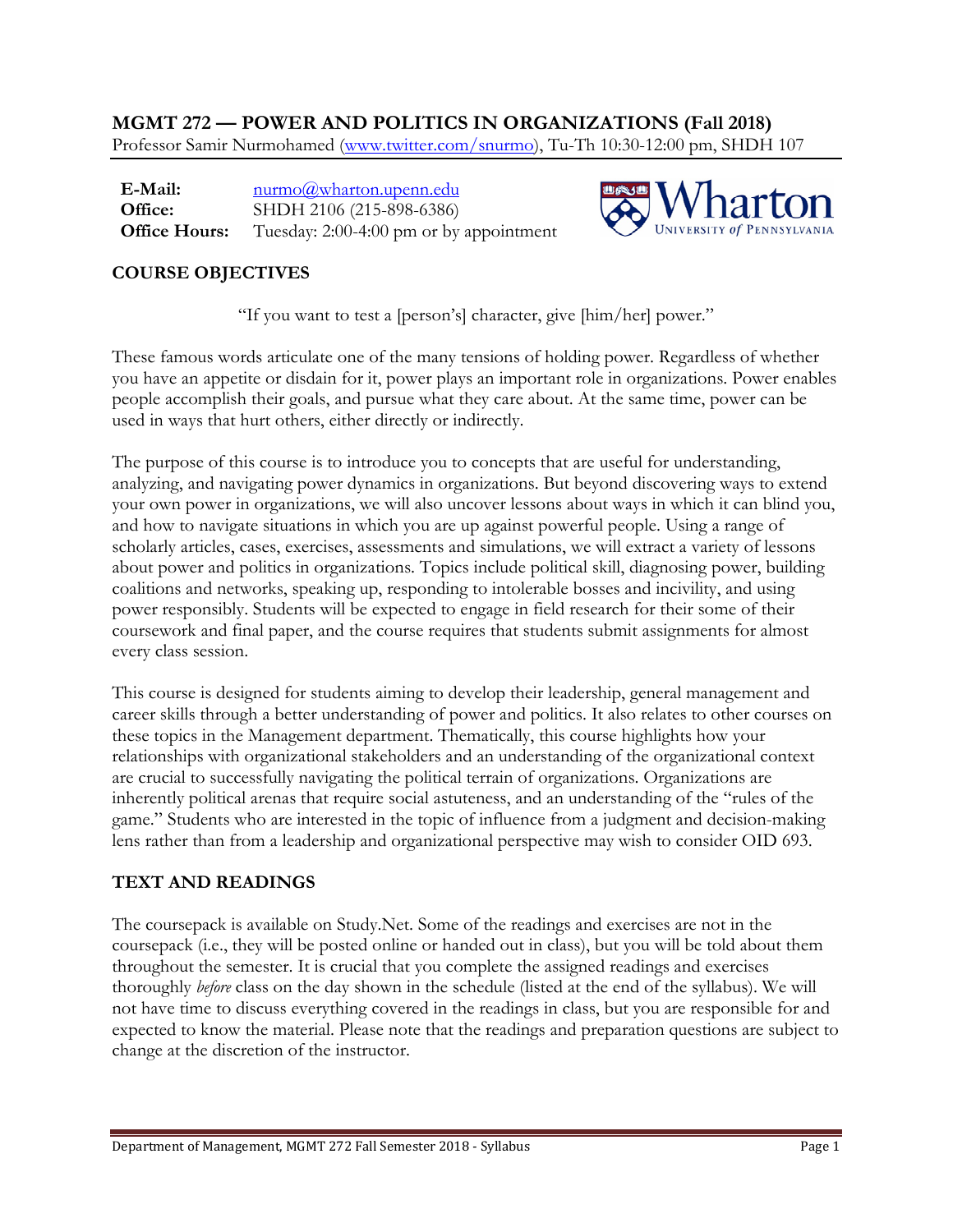## **COURSE EVALUATION AND GRADING**

| <b>Components</b>                   | <b>Grade Value</b> | Due Dates           |
|-------------------------------------|--------------------|---------------------|
| 1) Class Contribution               |                    |                     |
| A. Preparation Assignments          | 35%                |                     |
| B. Participation                    | 15%                |                     |
| 2) Personal Development Plan        |                    |                     |
| A. Progress Plan & Feedback Session | $5\%$              | September 13 and 18 |
| B. Final Paper                      | 45%                | October 2           |

Your overall grade is based on the following components:

# **1) Class Contribution**

A critical component of the success of this course depends on *you*. This class relies on informed engagement for learning. Furthermore, because participation is central to the course, absences, a lack of preparation, or the misuse of an electronic device can seriously affect your grade (i.e., it can result in LT/D/F grades in the course even if you pass other parts of the course). To accomplish this goal, there are two components to your class contribution grade: (A) preparation assignments, and (B) participation.

#### **A) Preparation Assignments**

The first part of your class contribution grade is comprised of short preparation assignments that will usually need to be completed on Canvas prior to every class in which we meet. Preparation assignments are designed to help you acquire a deeper understanding of course concepts, as well as prepare for classroom discussion. These preparation assignments will usually require you to log into Canvas before 8 am on the day of class, and respond to one of the questions listed on Canvas that relate to the readings or class discussion. Similar to the business world, work must be delivered on time. Therefore, you will only be eligible to receive full credit for a preparation assignment if it is submitted by the deadline (i.e., submissions submitted after the deadline will receive zero credit—no exceptions will be made). Your lowest preparation assignment grade will be dropped when calculating your final grade.

#### **B) Participation**

High quality class contribution involves knowing when to speak and when to listen or allow others to speak in classroom discussion. You should be prepared to contribute to class discussions throughout the semester by raising issues that are relevant to the current focus of the class. Preparation and engagement are crucial to effective class contribution. You are expected to attend every class session having read and thought about the assigned material. You should always be prepared to contribute to the class discussions and demonstrate your preparation by asking questions whenever necessary and integrate the concepts from the readings into your class comments. A contribution to class discussion is a comment that features one or more of the following properties: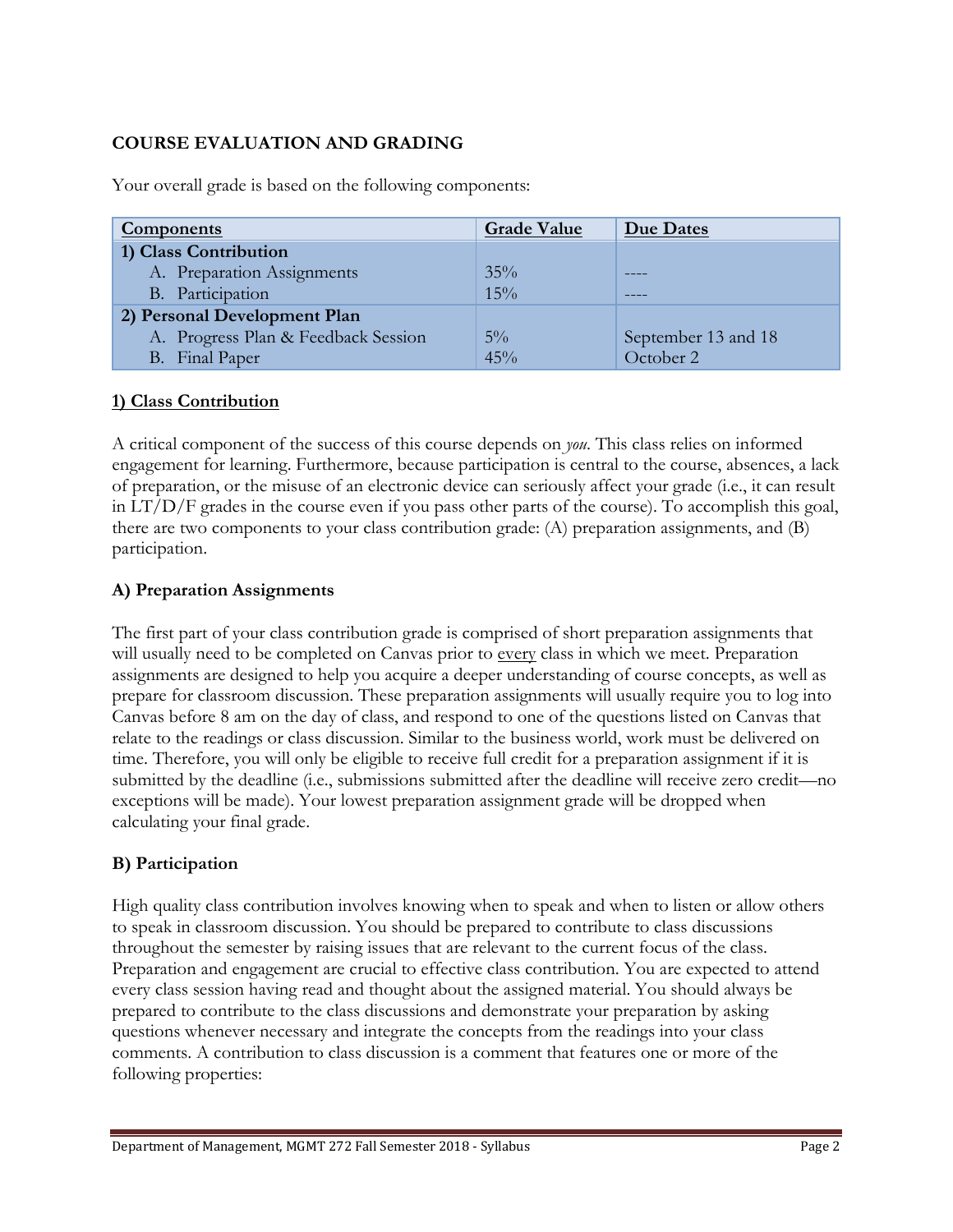- i) Uses logic, evidence, and data to support conclusions, and is more than an expression of an opinion or feeling;
- ii) Shows curiosity, creativity, and the willingness to experiment;
- iii) Takes into consideration the ideas already offered by others, and moves the analysis forward to generate new insights; and/or
- iv) Helps others feel safe about participating.

Comments that are vague, repetitive, unrelated, disrespectful of others, or without sufficient foundation are discouraged and will be evaluated negatively. I will undertake "supportive cold calling" to encourage balanced involvement, to ensure appropriate preparation and attention, and to elevate the quality of in-class discussions. Please consult the Class Contribution rubric on Canvas for further information on how it is assessed.

If you will be absent, late or need to leave early, you are expected to inform me via email prior to class. Also, any excused absences must be reported through the course absence report system (e.g., Penn InTouch or the undergrad/MBA program office).

You should also note that this class is "unplugged." Once class commences, all electronics (e.g., computers, cell phones, tablets, pagers, walkie-talkies, etc.) should be turned off and put away. If you need to use a device because of a language or disability issue, you need to secure my permission and the permission of Student Disabilities Services at the beginning of the term. The misuse of an electronic device (e.g., surfing the internet or messaging others) is a distraction to your peers and can hinder learning (Burns & Lohenry, 2010; Kuzneoff & Titsworth, 2013). The repeated misuse of an electronic device can reduce your grade by a full letter grade (e.g., a B+ would become a C+).

Lastly, this class does not depend only on you, but also on me. I will be disappointed if there is a problem in the classroom—particularly one that could be remedied—but nobody shares it with me. To benefit our class, I will ask you to provide feedback to me during the semester on what is going well and what we can improve. I will also hold several lunches and/or dinners to get to know you better as students. Although I cannot guarantee that I will satisfy all of your suggestions, I will try my best to address them. I have articulated these expectations, rules, and norms because I have learned over the years that if we abide by them, we will create a more supportive and effective learning environment.

#### **2) Personal Development Plan (PDP)**

The purpose of the PDP is to help you develop and chart your political strategy as you enter your career. Furthermore, it serves as a mechanism for understanding how people currently working in sectors and organizations you are interested in have built power via concepts related to the course and navigated social/moral dilemmas when exercising power in their careers.

This can be a challenging assignment because it forces you to project yourself into the future. However, even if you change your goals or your interests change over time, creating a PDP enables you to set a range of short and long-term goals, and contemplate how power and politics are likely to impact your career objectives.

As part of your PDP, you will conduct AT LEAST three informational interviews with professionals who are currently in careers that you are interested in pursuing. From these interviews, you will learn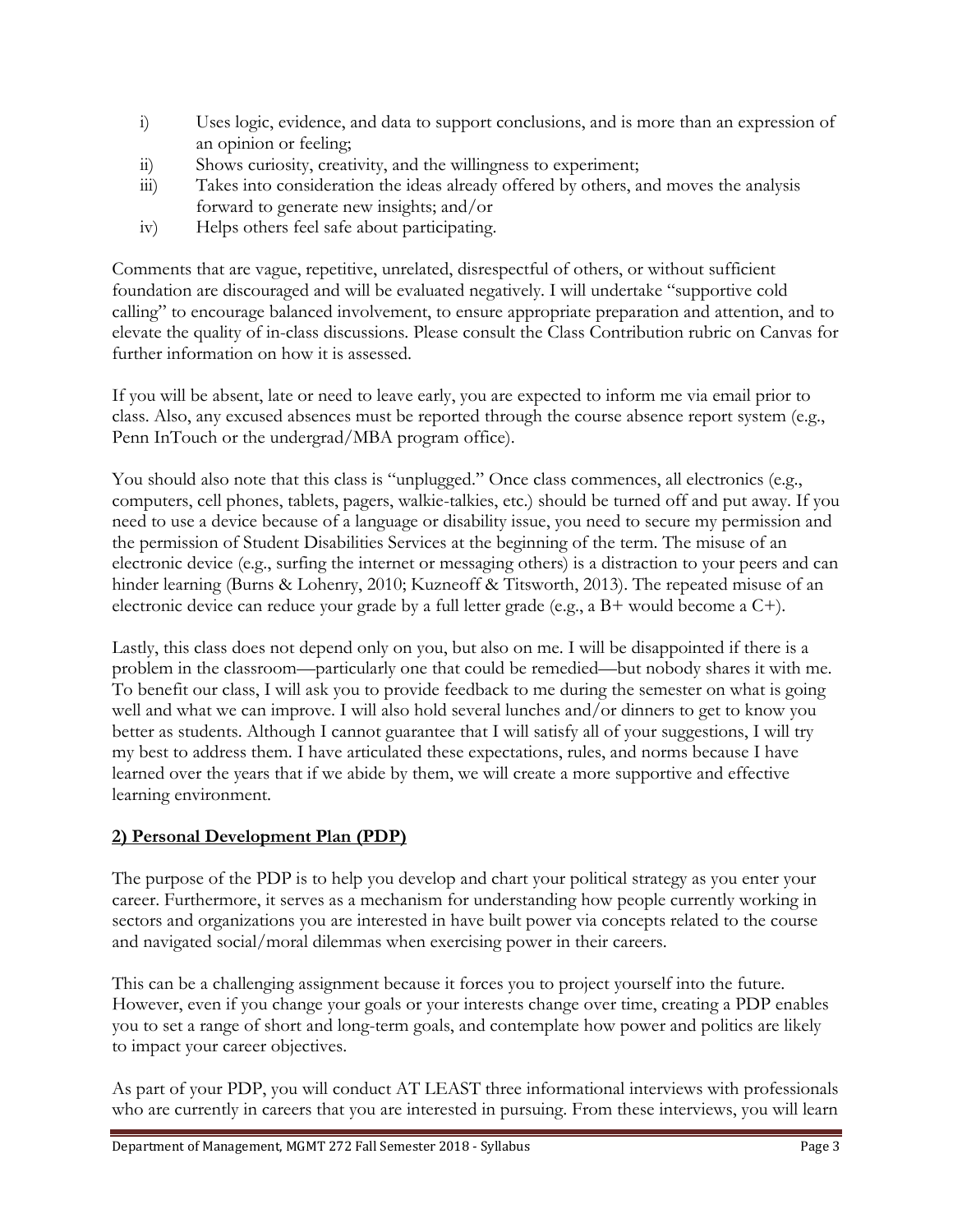about their strategies for dealing with issues pertinent to power and politics and integrate these insights with course concepts, case examples, and class exercises to chart your own strategy.

#### **A) Progress Plan and Feedback Session**

To help guide your PDP and enable me to provide you advice in the context of your career, you will sign up for one of the two class sessions on either September 13 or September 18 to meet with me during the course. You must sign up for the session in advance on Canvas. In preparation for this feedback session, you should bring a printed copy of your progress plan. Your progress plan should include the following information: a 2 sentence summary of your short and long-term goals, a description of 2-3 topics from the course you are applying to your PDP, a rationale for the 3 people you are planning to interview, and what you have learned from your interviews thus far. For feedback purposes, you are also welcome to include sample questions you are planning to use for your interview at the end of your progress plan. Your progress plan should be double-spaced and no longer than 4 pages (Times New Roman, 12-point font; your sample questions does not count towards this limit). Based on this progress plan, I will give you some in-person feedback that will be helpful for developing your final PDP, and you will also learn from your classmates during this session on what you can improve.

# **B) Final Paper**

Based on what you have learned in the course and in your informational interviews, you will submit your PDP, which should include the following:

- 1. Overview of your career goals;
- 2. Description of the people you interviewed;
- 3. Exposition of your strategic plan for developing power (e.g., choosing where to start, building networks, etc.) as you start your career (i.e., before taking your job and in your first year on the job) and transition into your future goals. You should develop, detail, and analyze a strategy that fits the political environment in which you will be working. Your goal should be to have a coherent strategy that is supported from topics discussed in the course and what you heard from your interviewees;
- 4. Ethical and social dilemmas (i.e., 2-3 potential dilemmas) that you might encounter as you implement your strategic plan and the concrete steps you will take to handle these dilemmas; and
- 5. A "top 10 list" of notes to yourself about power and politics that you want to remember a year from now (on your cover page).
- 6. Appendix: Semi-structured interview protocol that you used to guide your conversations with each interviewee.

These six areas should be covered in your PDP. Papers must be double-spaced and no longer than 10 pages (Time New Roman, 12-point font; your cover page and interview protocol does not count towards this limit). Your grade will reflect the quality of your analysis, appropriate use of course concepts, logic, use of interview data, substantiation of conclusions, clarity, and interest. You should draw on material covered in the course to chart your political strategy, and you will want to use data (e.g., quotes) from your interviews to support your analysis throughout your paper.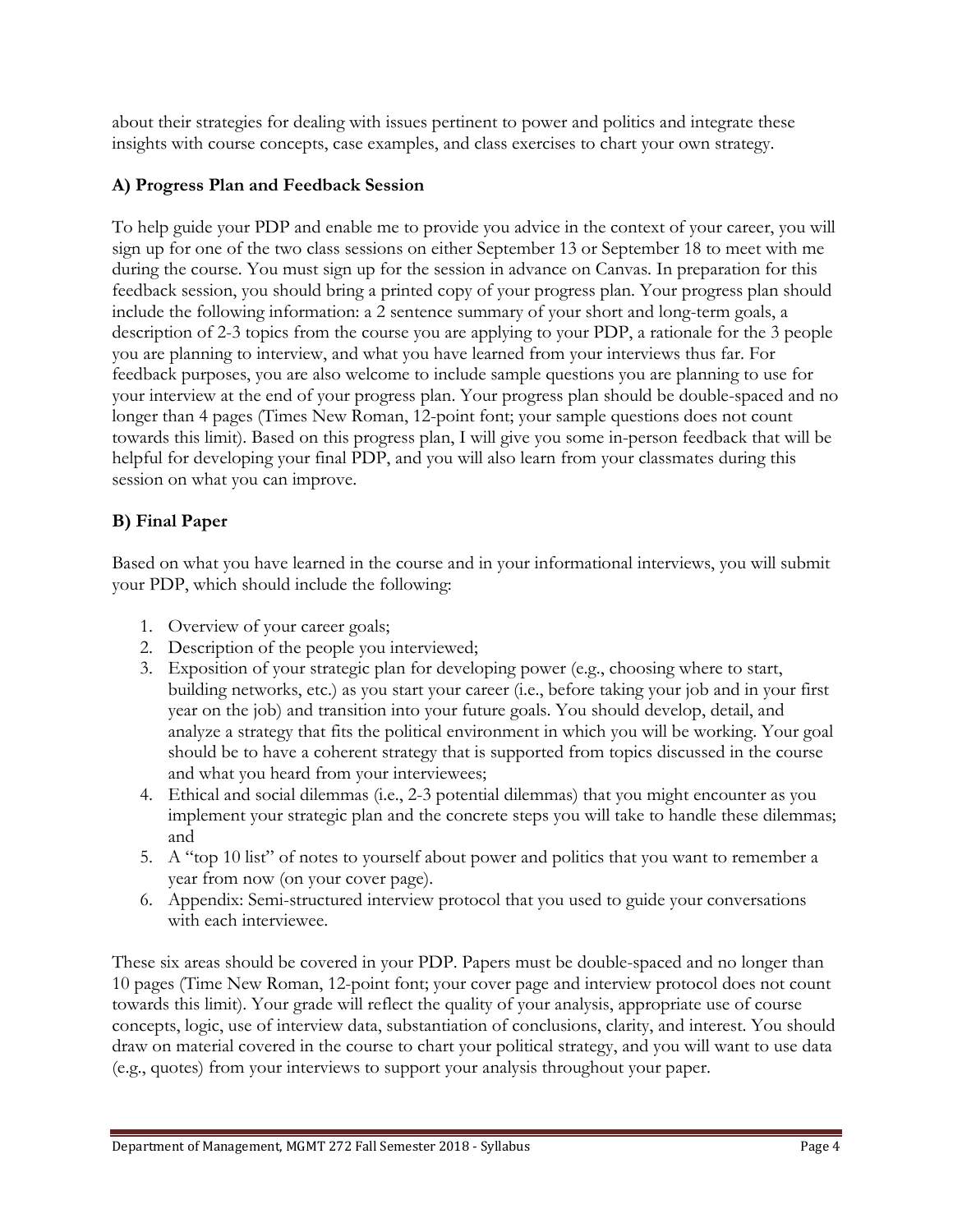More details will be provided in class and online, including an annotated outline for your plan and the rubric used for evaluation. Papers must be submitted on Canvas in time for the deadline (i.e., the start of class; 10:30 am for MGMT 272 or 12:00 pm for MGMT 772). Unless an exception is made, final paper submissions after the deadline will drop your grade by a full letter grade (e.g., a B+ would be converted into a C+). For each additional day it is late, it will be dropped additional letter grades. If your final paper is late by more than three days, you will receive a zero on the paper.

Please note: for all components of your grade, any grading inquiries must be raised within 5 days of the grade being posted.

# **CODE OF CONDUCT, ETHICS AND WELLNESS**

- 1. You should be prepared and on time for all class sessions (see class contribution section).
- 2. You are encouraged to collaborate and obtain feedback from classmates during the course, but all submissions (e.g., preparation assignments, PDP) must be completed independently.
- 3. Class discussion should stay in class to ensure that we maintain a safe and open learning environment. I am a proponent of viewpoint diversity, but debates must also be conducted respectfully. I encourage students to visit [www.openmindplatform.org](http://www.openmindplatform.org/) to discover ways to cultivate their intellectual humility and openness.

Personal integrity and professionalism are fundamental values of Wharton and the University of Pennsylvania community. To help ensure that these values are upheld and to maintain equitability in the evaluation of your work, this course will be conducted in strict conformity with the Academic Honor Code. Please be aware that violation of the honor code is a serious violation. You are required to do original work, all assignments in this class must be completed independently unless otherwise specified. If you have any questions about any of the policies listed in this syllabus, please let me know. The University of Pennsylvania's Code of Academic Integrity can be examined at the following website: [www.upenn.edu/academicintegrity/ai\\_codeofacademicintegrity.html](http://www.upenn.edu/academicintegrity/ai_codeofacademicintegrity.html)

Lastly, the University of Pennsylvania offers numerous services and initiatives for wellness. Any member of the Penn community can use these services. More information can be found by calling 215-898-HELP.

*Please note that this syllabus and the course outline are subject to change at the discretion of the instructor.*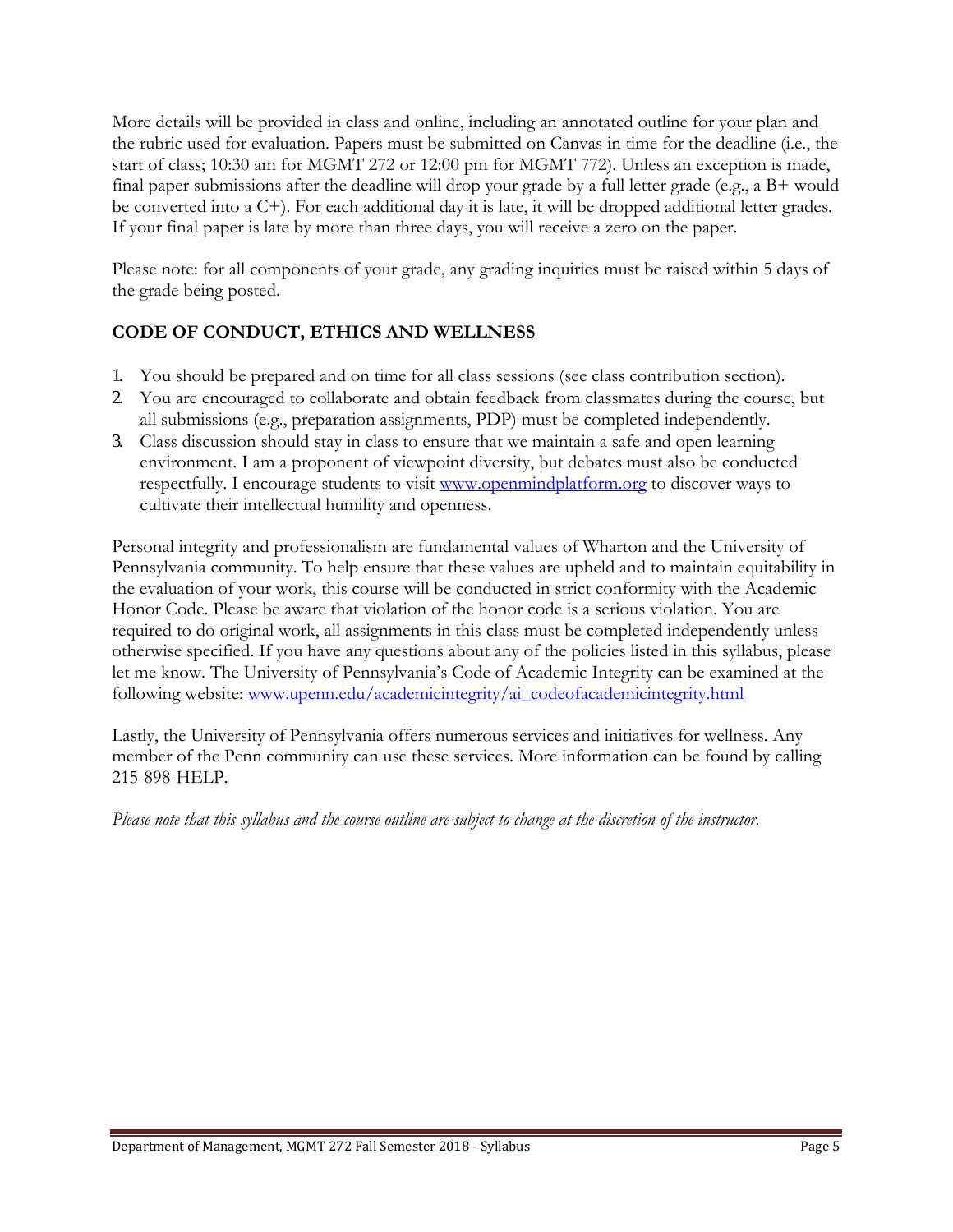# **COURSE OUTLINE**

| $\#$           | Date & Topics                                                                | Materials                                                                                                                                                       | Preparation for Class and Assignments                                                                                                                                                                                                                                                                                                                                                                |  |
|----------------|------------------------------------------------------------------------------|-----------------------------------------------------------------------------------------------------------------------------------------------------------------|------------------------------------------------------------------------------------------------------------------------------------------------------------------------------------------------------------------------------------------------------------------------------------------------------------------------------------------------------------------------------------------------------|--|
| $\mathbf{1}$   | August 28<br>$\#$ poweritup                                                  | Pre-semester survey on Canvas<br>$\qquad \qquad -$<br>McGinn & Lingo, "Power and                                                                                | Complete the pre-semester survey AT LEAST 2 days prior to<br>the first class. If you register for the course at a later date, it is                                                                                                                                                                                                                                                                  |  |
|                |                                                                              | Influence" (focus on p. 1-15)                                                                                                                                   | your responsibility to complete the survey.                                                                                                                                                                                                                                                                                                                                                          |  |
| 2              | August 30<br>Diagnosing Power:<br>Where to Start?                            | Khazan, "Finding Your Passion' is<br>Awful Advice"<br>Pfeffer, "Choosing Where to Start"<br>Case: Martha Rinaldi                                                | Did Rinaldi make a mistake by choosing Potomac over Deep<br>Dive? Apply principles from Pfeffer's reading to inform what<br>she should have done and/or could have done differently when<br>making her decision.<br>Apply McGinn & Lingo's framework (i.e., personal, relational,<br>and positional power) to Rinaldi's situation. Based on your<br>analysis, what should she have done differently? |  |
| 3              | September 4<br>Power Play(ed):<br>Alliances,<br>Coalitions and<br>Principles | Pfeffer, "Power Play"<br>$\qquad \qquad -$<br>Stern & Westphal "Flattery Will<br>Get You Everywhere"<br>In class: Galbraith and Company                         | Based on what we learned last class and from today's readings,<br>please detail two ways in which you plan on changing your<br>strategies for building power and/or improving your job<br>performance in your future career. Why are these strategies<br>valuable to you?                                                                                                                            |  |
| $\overline{4}$ | September 6<br>Managing Conflict                                             | Bendersky, "How to Get<br>Ideological Opponents to Work<br>With You"<br>Case: WWF vs. Bret Hart                                                                 | Based on the Bendersky reading for today, what could Bret Hart<br>have done differently when managing his relationship with<br>Vince McMahon?                                                                                                                                                                                                                                                        |  |
| 5              | September 11<br>Networks &<br>Change<br>Management                           | Cross, Nohria, & Parker, "Six<br>Myths about Informal Networks"<br>Simulation Overview (to be posted<br>on canvas)<br>In class: Change Management<br>Simulation | Please register for the change management simulation prior to<br>class. Using the readings and simulation overview, discuss two<br>lessons on networks that you will try to implement in the<br>simulation.                                                                                                                                                                                          |  |
| 6              | September 13                                                                 |                                                                                                                                                                 | PDP Progress Plan - Feedback Sessions (see syllabus, 2A)                                                                                                                                                                                                                                                                                                                                             |  |
| 7              | September 18                                                                 |                                                                                                                                                                 | PDP Progress Plan - Feedback Sessions (see syllabus, 2A)                                                                                                                                                                                                                                                                                                                                             |  |
| 8              | September 20                                                                 | Pearson and Porath, "Workplace                                                                                                                                  | Reflecting on the reading on incivility, think about an instance                                                                                                                                                                                                                                                                                                                                     |  |
|                | Dealing with                                                                 | Incivility"                                                                                                                                                     | of incivility that you have seen or heard about from a friend.                                                                                                                                                                                                                                                                                                                                       |  |
|                | <b>Intolerable Bosses</b>                                                    | Podcast clip: Steve Raucci                                                                                                                                      | Consider the ways in which you can adapt the tactics you have                                                                                                                                                                                                                                                                                                                                        |  |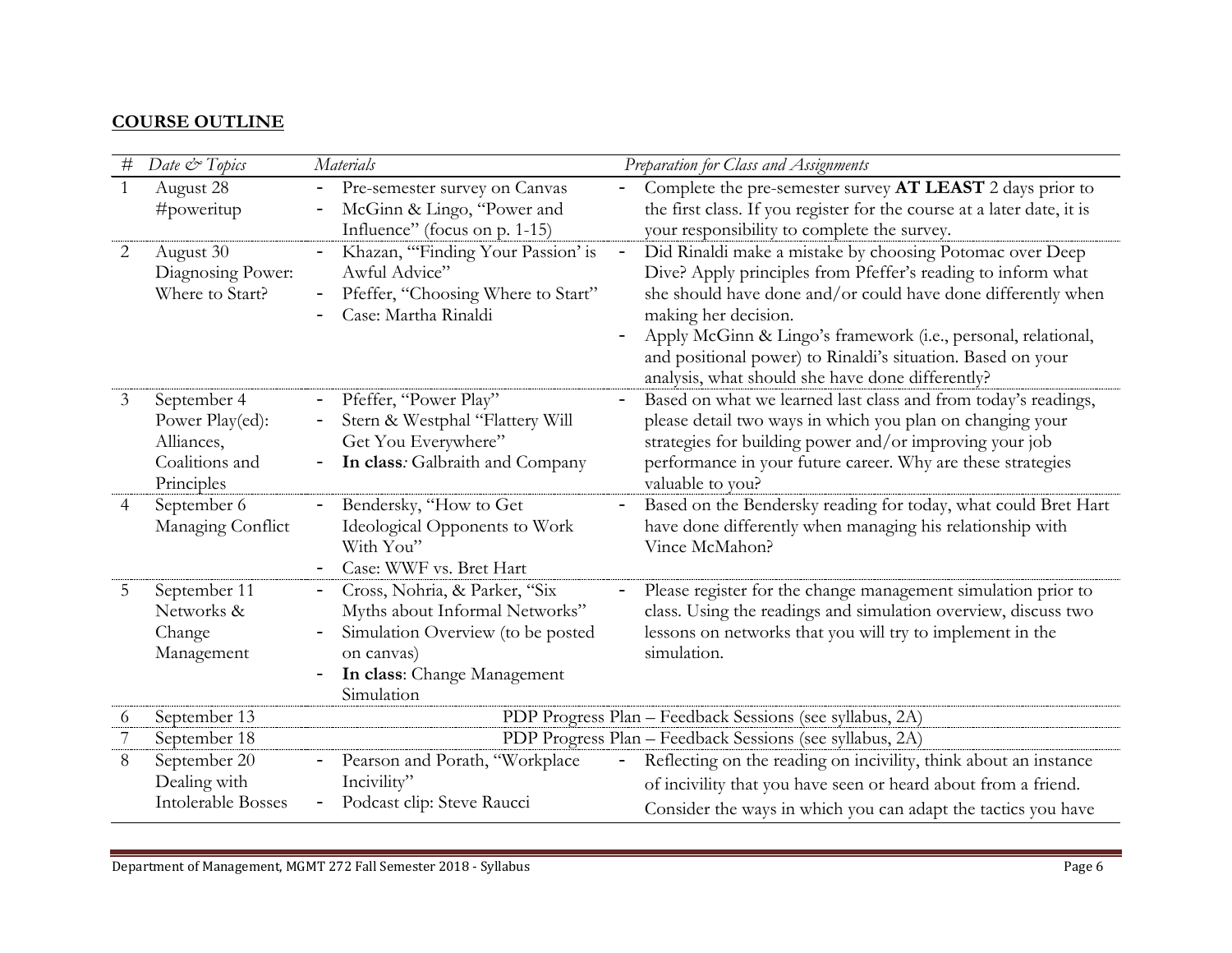|    |                                                                                                       |                                                                                                     | learned in this course to either prevent, stop or deal with<br>incivility from occurring when you enter your job. Be concrete<br>with your strategies, and consider the sources of power that you<br>have available to you.                                                                                                                                                                                                                                                                                                                                                                                                                          |
|----|-------------------------------------------------------------------------------------------------------|-----------------------------------------------------------------------------------------------------|------------------------------------------------------------------------------------------------------------------------------------------------------------------------------------------------------------------------------------------------------------------------------------------------------------------------------------------------------------------------------------------------------------------------------------------------------------------------------------------------------------------------------------------------------------------------------------------------------------------------------------------------------|
| 9  | September 25<br>Losing Power and<br>Redemption                                                        | Vozza, "Why Embarrassment Can<br>Be A Good Thing"<br>Case: Jeffrey Sonnenfeld (A)                   | Many of us have a need for social esteem as we want to be liked<br>and popular, and this makes us afraid of failing publicly. Your<br>task is to do something that makes you unlikeable, humiliating<br>or embarrassing in front of others. You will want to describe<br>what you did, how it made you and others feel, and how you<br>cleaned up the consequences (if at all). Be creative and brave-<br>the possibilities are endless. If this sounds unpleasant, you are<br>precisely the type of person who could benefit from this. You'll<br>probably find yourself feeling scared at the beginning, but<br>surprisingly liberated at the end. |
| 10 | September 27<br>The Leftovers:<br>Tribal Psychology,<br>Underdogs and<br>Other Recent<br>Advancements | Podcast Clip: Tribal Psychology<br>Nurmohamed, "What Behavioral<br>Science Tells Us About Power"    | Teach a concept you learned from the podcast and/or reading<br>you had today to someone you think would benefit from it (it<br>could be a family member, friend or colleague). What questions<br>were left unanswered from that discussion?<br>Also, find one article related to article from the news on an<br>individual, group, or organization viewed as an underdog, and<br>bring it to class.                                                                                                                                                                                                                                                  |
| 11 | October 2<br>With Great Power<br>Ι                                                                    | Mishra, Spreitzer, & Mishra,<br>"Preserving Employee Morale<br>During Downsizing"<br>In class: OMGW | No preparation assignment due-it is recommended that you<br>use this time to finalize your Personal Development Plan and<br>have a classmate give you feedback on your paper.<br><b>DEADLINE:</b> Personal Development Plan (see syllabus, 2B)                                                                                                                                                                                                                                                                                                                                                                                                       |
|    | October 4                                                                                             |                                                                                                     | Fall Break-NO CLASS                                                                                                                                                                                                                                                                                                                                                                                                                                                                                                                                                                                                                                  |